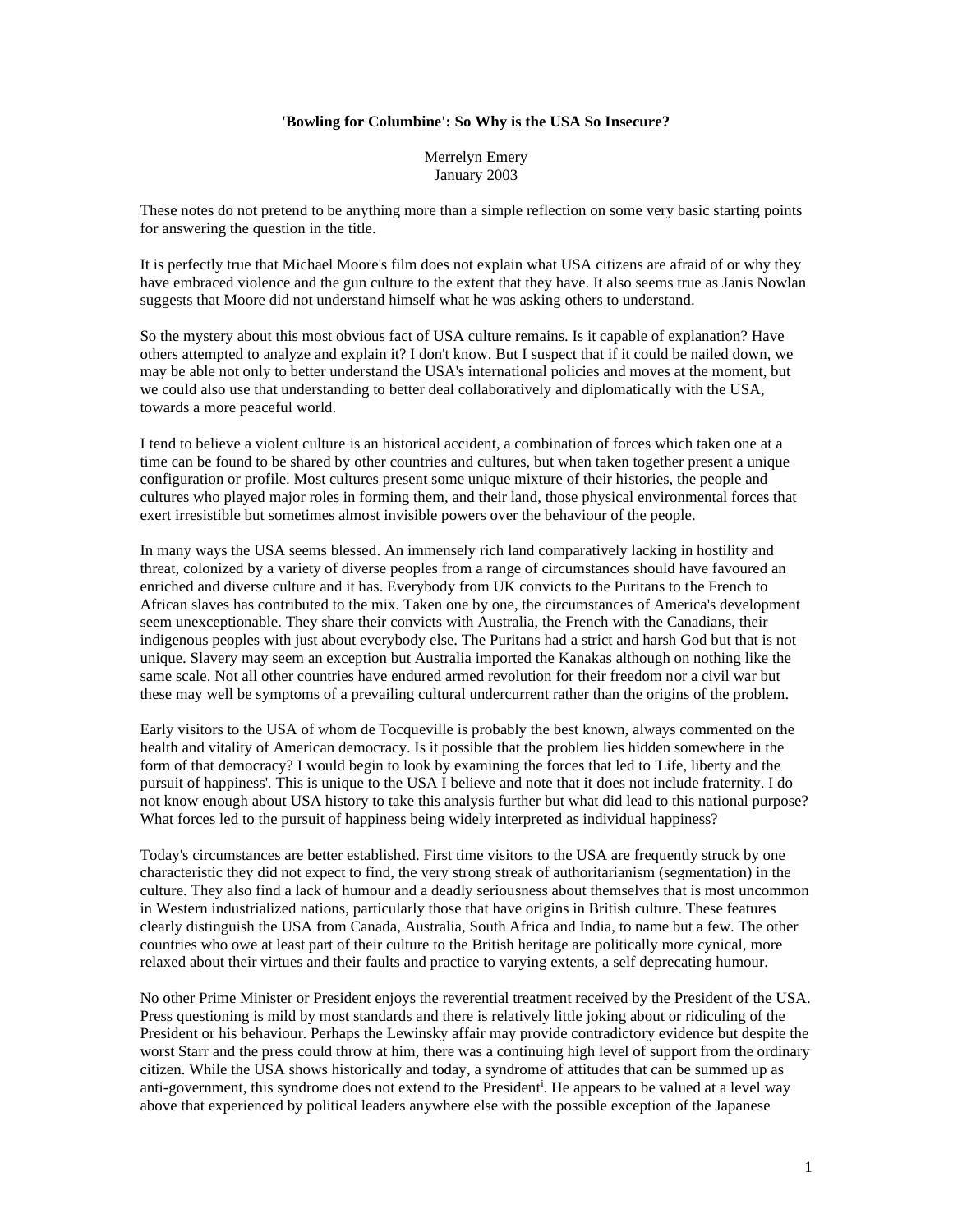Emperor, if Japan can in fact be put in the same category of Western industrialized nations as the others mentioned above. That matter is still subject to debate but see the graph below.

The authoritarianism is also found in the extremely high level of religiosity and belief in God. This latter factor is in itself again most unusual in the first world. Even naughty boy Clinton apparently is sincere in his religious affiliation and practice. The USA alone seems to have retained this characteristic while the others have moved further from established religions and the expressed monotheism of the Christian variety, towards more secular states. In fact, David Wilson says that "America has become more religious over the course of its history, not less, despite the influence of science and engineering" (quoted by Jared Diamond, 'The Religious Success Story', *The New York Review of Books*, 7 November 2002, p32). The separation of church and state is far more strict and enforced elsewhere than it is in the USA where the lines are blurry or seem at times not to exist.

And then there is the patriotism. Americans often find it difficult to believe that Aussies or Brits for example, do not go round wearing their patriotism or their flags on their sleeves. In the USA the flags abound in ordinary gardens and the days after 11 September are memorable for the astounding display of flags alone.

Yet this picture is that of the people or culture at large. It is often far from the behaviour and attitudes of USA citizens individually expressed. It is the public not the private face.

At the personal level many Americans show individual flair, vitality and frequently, extremes of behaviour, nothing like the passive authoritarianism discussed above. They can be energetic and creative with a huge range of opinions and beliefs. The extremism can range from alcohol and drug usage to altruism, generosity and sociability. But there are times when the people come together in displays of the collective cultural behaviours, rituals, again as in the days after 11 September.

It was extremely difficult to find a dissenting voice to the aggressive messages emanating from the authorities, once the original shock had worn off, anywhere from any ordinary USA outlet. There appeared to be only one view, one perspective. The 'axis of evil' speech which caused consternation around the world appeared not to be much contested in USA media.

So why do so many foreigners experience such a difference between the 'culture at large USA' or its 'people en mass' and its individual people? And what are consequences of this discrepancy, as it is perceived as a discrepancy. We will return to this question after we have dealt with the consequences of the more generalized authoritarianism. This subject was canvassed in detail in the classic *The Authoritarian Personality* by Adorno et al.

By definition, authoritarianism is the handing over of individual control to a higher authority. Individuals for whatever reason relinquish control over many aspects of their lives, thereby living in dependence on the goodwill and beneficence of that authority. This is a form of 'them and us' and more importantly, is a major source of insecurity. That is the main reason that the passive maladaption of authoritarianism finds its complement in the active maladaption of Law & Order. Authorities (earthly at least) understand, explicitly or implicitly, that without their reinforcement of law and order, insecurity may rise to dangerous levels, endangering the very authority delegated to them. Insecurity without adequate levels of law and order itself breeds violence.

Once the individual has handed over this responsibility and power, they are by definition less powerful. They may even feel powerless and this will be seen through such indices as the Y2K fiasco in the USA. America typically shows more evidence of doomsday scenarios than comparable western countries. From the point of view of those receiving the power, this is an essential component to preserving power. They have their own insecurities and for those wedded to the necessity of the first design principle from Machiavelli onwards, without power there is no security. Thus, the insecurity applies to both 'them and us'.

It is also in this sense that the 'war on terrorism' provided the perfect opportunity to bring populations under better control. Many of the legislative and administrative changes implemented after 11 September, 2001,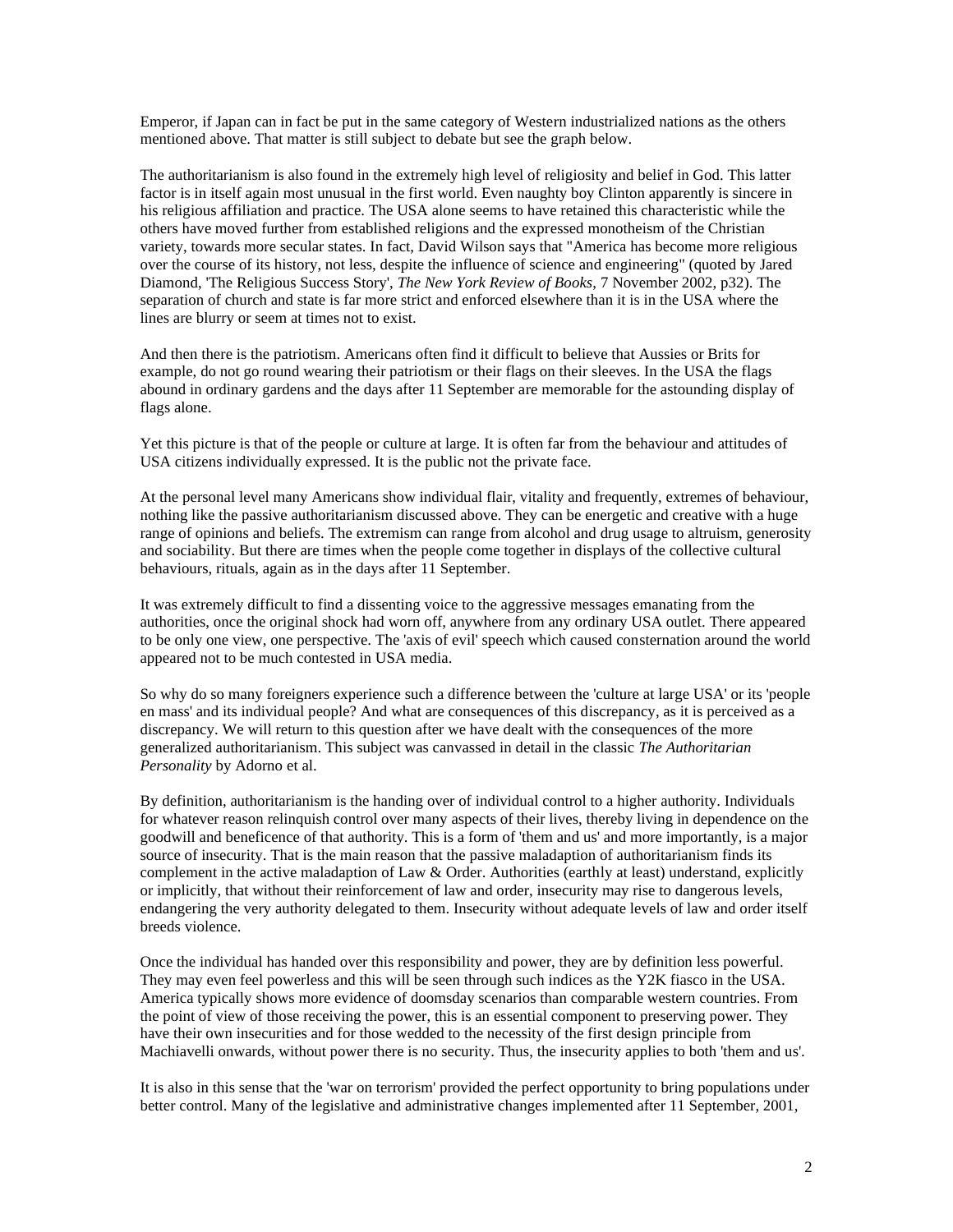can be seen as nothing more than pacification of the people. Extreme measures such as canceling civil rights and security measures which amounted to nothing more than shutting the stable door after the horse had bolted, causing huge inconvenience and disruption, had little chance of lowering the risk of terrorism, which terrifies in part because it is unpredictable.

However, there also seems to be a vicious circle involved in authoritarianism, insecurity and violence. The more one delegates responsibility, the more powerless and insecure one becomes, and the more insecure one is, the more likely it is that one's behaviour will become impulsive and subject to fight-flight responses. Even when relevant authorities impose adequate levels of law and order, there are many situations where individuals will perceive themselves to be alone or at immediate risk, and it is in these situations that the impulse to fight-flight will break out of the controls. A case in point is foreigners getting shot after knocking on a door to ask directions.

This impulsiveness is reinforced by the prevailing individualism and dissociation. Where individual rights outweigh collective responsibility or responsibility towards others or the whole, we have personal laissezfaire. This is dangerous when individuals believe they are entitled to pursue for themselves their liberty, defence and 'happiness'. High gun ownership renders this impulsiveness and laissez-faire lethal.

Another aspect of authoritarianism is the urge to conformity. This too is tied to insecurity as we see the greatest conformity in appearance, language and rituals among adolescents immersed in the rapid rewiring of their brains and the turmoil of the unfolding of their mature selves. Perhaps the lack of dissent after Sept 11 is a symptom of this as perhaps also was the strength of the McCarthy inquisition although in both cases we saw and see today, a growing opposition, today to the war on terror and its current manifestation in the build up to war on Iraq. Witch trials such as those held in Salem may have been a precursor.

The streak of authoritarianism, and its associated phenomena, is of course, in conflict with the extent of individualism and dissociation in the USA. Amply documented by many sources such as *Bowling Alone: The Collapse and Revival of American Community* (Putnam, 2000), the USA is characterized by this scenario. How do we reconcile this with the underlying bent towards authoritarianism. Perhaps it is not necessary to do so. Perhaps we simply accept that both are present and that the difference between individual and mass American behaviour noted by outside observers is an expression of the conflict and contradiction.

Some days after starting these notes, by total accident I came across some data pertinent to this subject while clearing up some neglected reading matter. *The Economist* of 4-10 January 2003 has an article entitled 'Special Report, American values: Living with a superpower' (pp18-20). Because it addresses precisely the issue of the conflict between authoritarianism and dissociation, I am quoting it at length.

The article discusses the latest data from the world values survey run by the University of Michigan. It covers 78 countries with 85% of the world's population and has being running for 25 years. Data is arranged on 2 bipolar axes, 'traditional' versus 'secular-rational' values and 'survival' versus 'self expression' values. Michigan's theory is that industrialization turns traditional societies into secular-rational ones while post-industrial development produces a shift towards self expression. This holds true for most countries, i.e. poor countries show high levels of traditionalism and high levels of survival and rich countries such as those of western Europe show high secular-rationalism and high self expression.

However, America's position on the graph is odd. "It is far more traditional than any west European country except Ireland. It is more traditional than any place at all in central or Eastern Europe. America is near the bottom right corner of the chart, a strange mix of tradition and self expression (p19-20).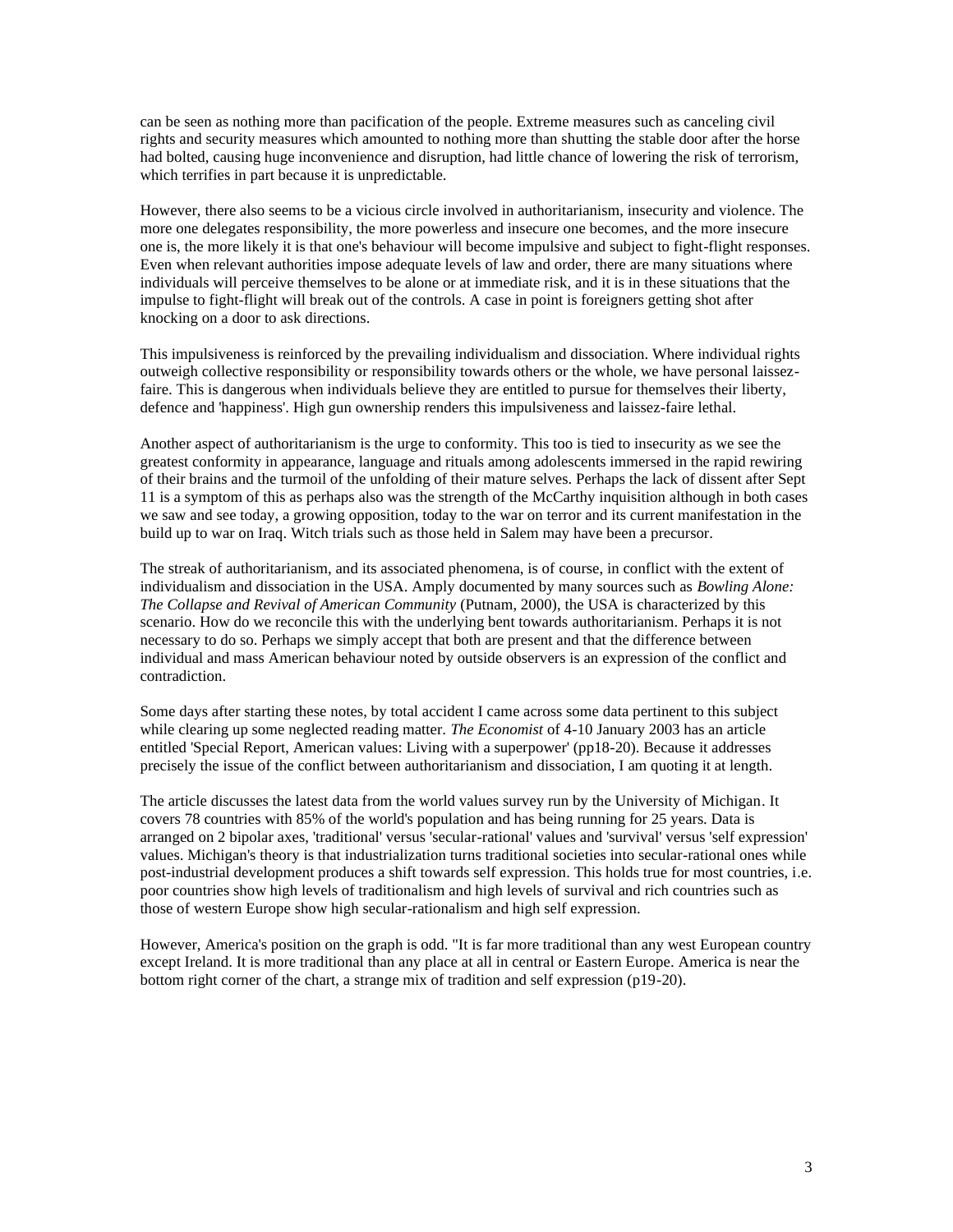

Arrow in top left is Belarus; arrow in top right is Norway, circle in top right is Britain, square is Japan; circle in bottom left is India, arrow is Iran; circle in bottom right is USA, arrow is Ireland and the 2 squares are Canada and Australia with Canada slightly above & left.

"Americans are the most patriotic people in the survey: 72% say they are very proud of their country (and this bit of the poll was taken before September 2001). That's puts America into the same category as India and Turkey. The survey reckons religious attitudes are the single most important component of traditionalism. "…

"Of course, America is hardly monolithic. It is strikingly traditional on average. But to generalize wildly, that average is made up of two Americas: one that is almost as secular as Europe (and tends to vote Democrat), and one that is more traditionalist than the average (and tends to vote Republican)." And as they say, this makes the USA even more distinctive.

The gap between Europe and the USA is widening. Since 1981, every Western country has shifted markedly along the spectrum towards greater self expression, The USA is no exception. "But on the other spectrum America seems to have become more traditional rather than less.

*The Economist* asks whether traditional values help explain differing attitudes to the projection of power. Their answer is that "in principle, two things suggest they might. Patriotism is one of the core traditional values and there is an obvious link between it, military might and popular willingness to sustain large defence budgets. There may also be a link between America's religiosity and its tendency to see foreign policy in moral terms. To Americans, evil exists and can be fought in their lives and in the world. Compared with Europe, this is a different world view in both senses: different prevailing attitudes, different ways of looking at the world."

Other studies reviewed show data which reveal the extent of some of these differences in immediate terms. A striking example is that while Europeans generally support the American led war on terrorism, over half of them say the USA does not take other countries into account. 75% of Americans think their government does. That huge difference helps explain the current difficulties in the UN Security Council.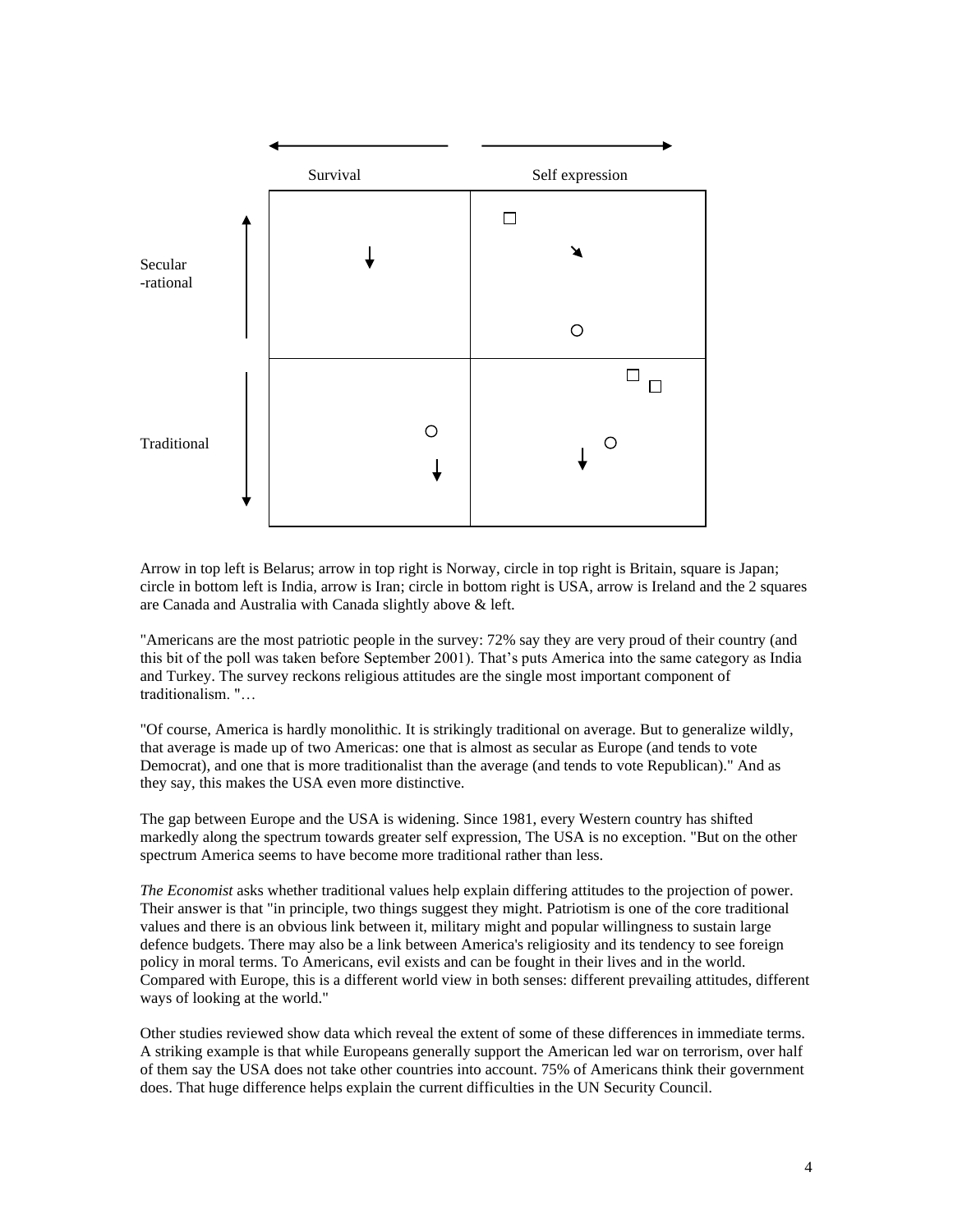*The Economist* points out that the USA and Europe have managed differences before in order to work together on mutual interests but two things are different now. "The first is that the values gap may be widening a little, and starting to affect perceptions of foreign-policy interest on which the transatlantic alliance is based. The second is that, in the past, cultural differences have been suppressed by the shared values of American and European elites – and elite opinion is now even more sharply divided than popular opinion. It is the combination of factors that makes the current transatlantic divisions disturbing. And it is little consolation that, in the face of some mutual hostility, the Bush administration is insisting it is all just a matter of politics, and not of something deeper" (p20).

This data and its implications certainly support the view that the USA is wracked by inherent discrepancies and hence, confusion. It is difficult to imagine a more powerful internal conflict than that between authoritarianism and dissociation as the behaviours associated with each scenario are opposites. Insecurity could well be the product of such internal conflict.

Add to this the vicious cycle springing from the consequences of this insecurity, namely the violence and the homicide rate and the obvious failure of a generalized policy of 'zero tolerance' about everything, and it would appear that the USA is locked into a spiraling crisis of violence and attempts to overcome the problem and its symptoms by uniting the people into grand military demonstrations of strength and might. With growing worries and insecurity about the economy, a massive display of power may be believed to dampen the overall level of unease.

This could be a risky strategy if our diagnosis is correct. Any failure or perceived failure of the military demonstration or of its leaders is likely to result in massive outbreaks of dissociation, increased superficiality and outbreaks of evangelicism that may take violent and bizarre forms. Those who continue to put their faith in the authorities will come into conflict with those who, while suffering their own internal conflicts, are exercising passive or active resistance. Far from achieving unity and reassurance, the strategy could result in greater fracturing and the sort of long lasting damage we saw after the Vietnamese war.

Can anything be done? In the short term probably not. Reconstructing such a deep seated inherent dilemma will require action based educational strategies on a broad scale. But this will not be easy given that the USA appears to be moving further from the mean.

On the international front, views are typically gloomy. A recent example comes from Paul Kennedy ('The Modern Machiavelli', *New York Review of Books*, 7 November, 2002, pp52-55) who quotes Mearsheimer (*The Tragedy of Great Power Politics*). "Hopes for peace will probably not be realized, because the great powers that shape the international system fear each other and compete for power as a result. Indeed, their ultimate aim is to gain a position of dominant power over others, because having dominant power is the best means to ensure one's own survival. Strength ensures safety, and the greatest strength is the greatest insurance of safety. This is tragic he says but there is no escaping it "unless the states that make up the system agree to form a world government. Such a vast transformation is hardly a realistic prospect".

Kennedy not only agrees with these sentiments but looking further into the future, sees the USA and China contesting the position of the number one power. Barring some internal disasters in China, "this contest is not just likely but inevitable" (p53). He doesn't do a lot of analysis or say who will win but it becomes very clear that if the USA's adventure in the Middle East does not go well, its weakened position will speed China's rise<sup>1</sup>.

Such long term scenario building is a long way from our starting point but does illustrate the continuing potential for global instability and the growing need to find ways others than violence and militarism to calm the insecurities that surround us all. Both at the individual, community and global levels, we need to address such insecurities with collective strategies. USA culture and *Bowling for Columbine* as case studies may help us think and work towards them.

<sup>&</sup>lt;sup>1</sup> This appears to have happened.